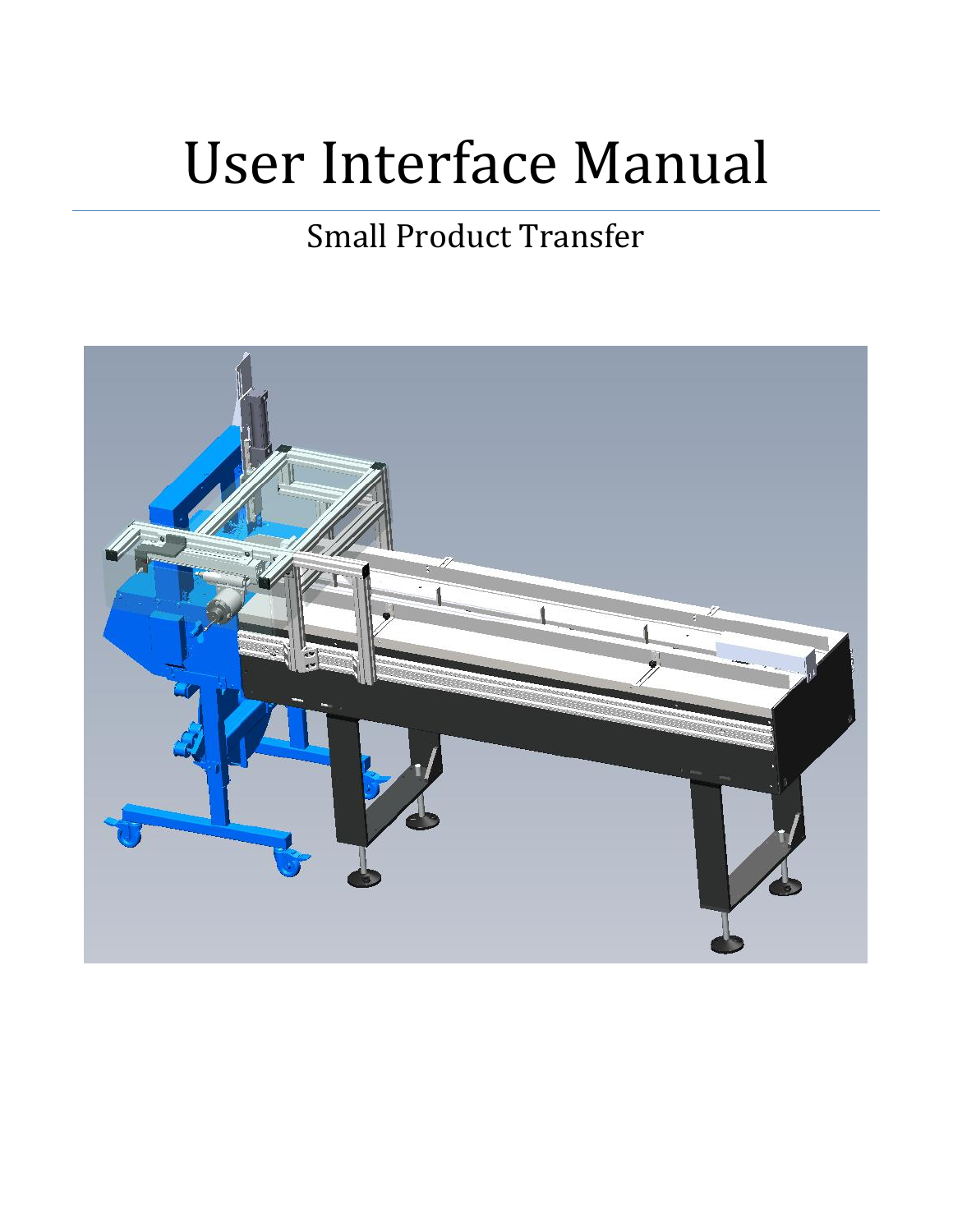# **TABLE OF CONTENTS**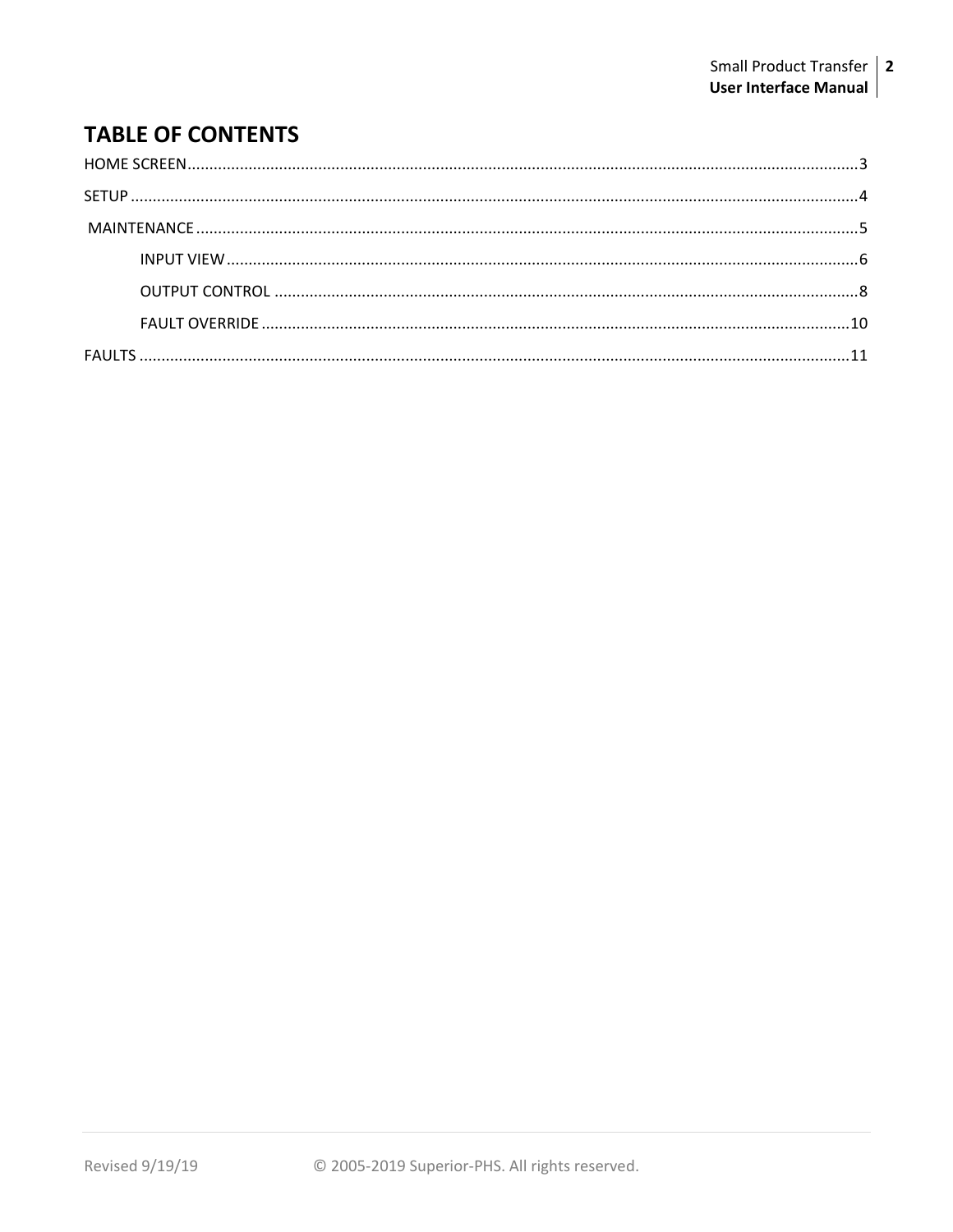# <span id="page-2-0"></span>**HOME SCREEN**:



The home screen displays the current state of the system and when faulted will display a description of the fault and allow the user to clear the fault and reset the system. The home screen also allows a logged in user to navigate to different settings for the system.

#### **Home Screen Functions**

About – Displays equipment model and software version

Sweep Running / Stopped – When the system is ready the system will run when triggered externally, and when the system is running the status box will display that the system is in a busy state.

Login – Brings the user to a login screen where different passwords will grant the user access to different levels of settings.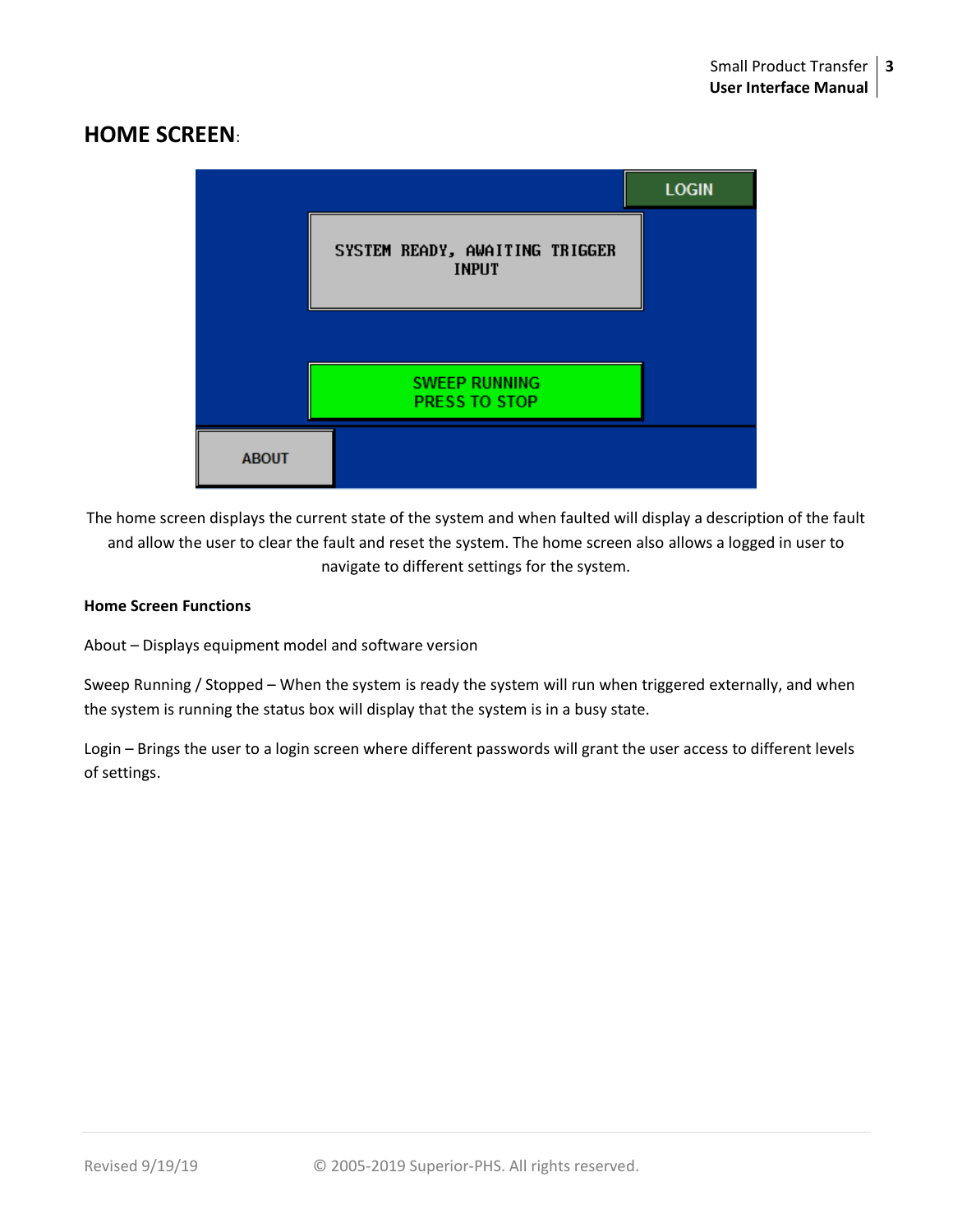# <span id="page-3-0"></span>**SETUP:**

#### These screens are made accessible by inputting '777' in the login screen, or by using the Alternate Operator User Password discussed later in the manual.



This screen gives the user access to change the operation of the head to foot portion of the system.

#### **Bander Clamp Enabled/Disabled:**

Allows the user to enable or disable the clamp attached to the bander. If the user chooses to not use a bander with this system the clamp should be disabled.

#### **Bander Enabled/Disabled:**

Allows the user to enable or disable the sequence of triggering the bander. If the user chooses to not use a bander with this system the sequence should be disabled.

#### **Trigger Delay:**

Allows the user to add a time delay between the trigger signal, and the start of the sweep sequence. This is used for conveyor positioning purposes.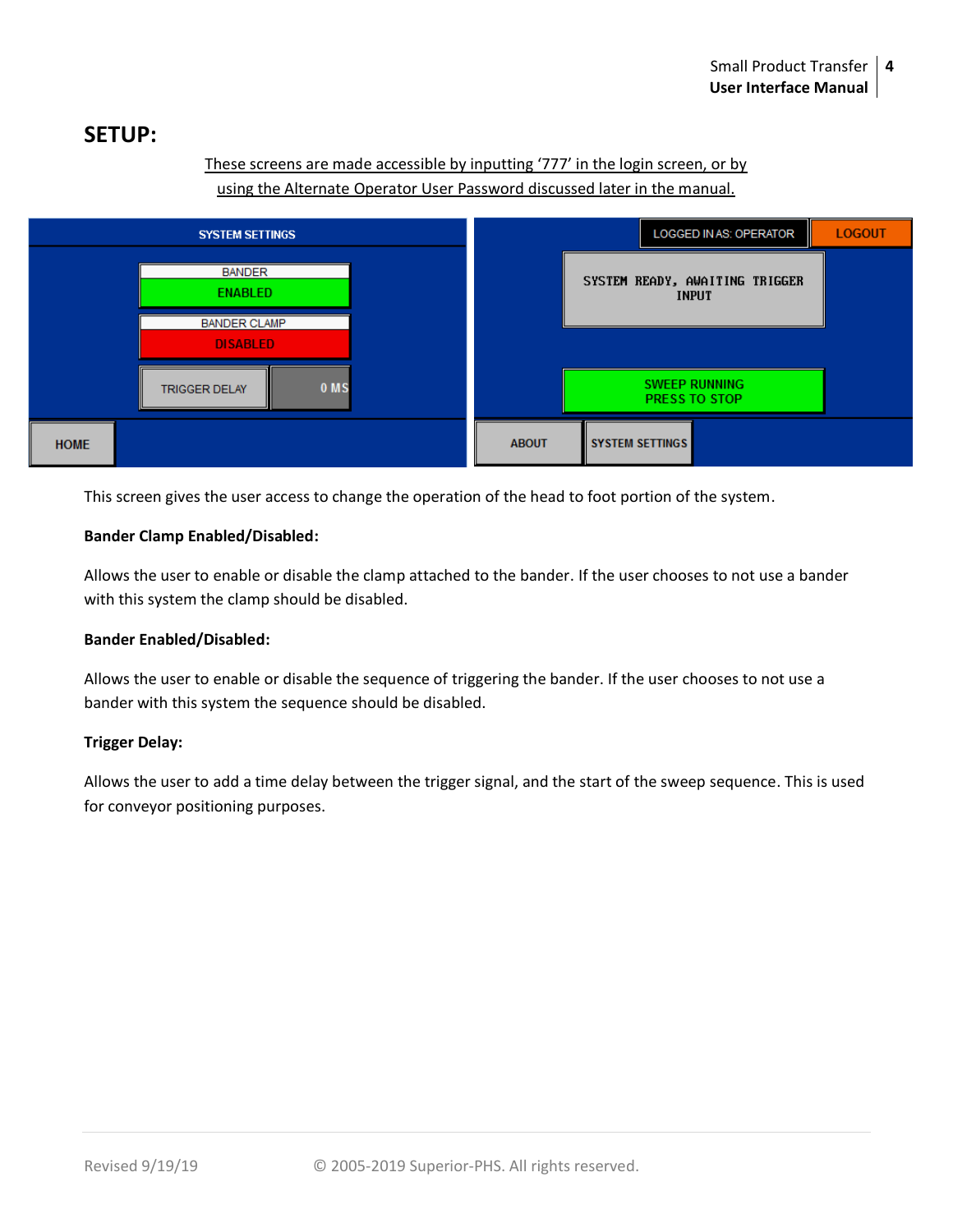## **MAINTENANCE:**



These screens are made accessible by inputting '7150' in the login screen.

The maintenance screen gives the user access to change the Alternate Tech User Password, view all input signals coming into the system, view and control all outputs from the system, override faults, and restore the system to its factory defaults. This user also has access to the settings provided to the Tech user as well.

#### **Input View:**

Allows the user to view the status of all inputs coming into the system.

#### **Output Control:**

Allows the user to view the status of all outputs from the system and force them on or off.

#### **Fault Override:**

Allows the user to override certain faults preventing the system from running.

#### **Restore Factory Defaults:**

Restores all user-changeable variables to their factory settings. The following is a list of all changeable values and their default settings. (Default values are determined with a 40psi regulated air source)

- Low Air Pressure Override: Disabled
- Rotary Timeout Override: Disabled
- Sweep Timeout Override: Disabled
- Trigger Delay: 0 msec.
- Alternate Tech User Password: 1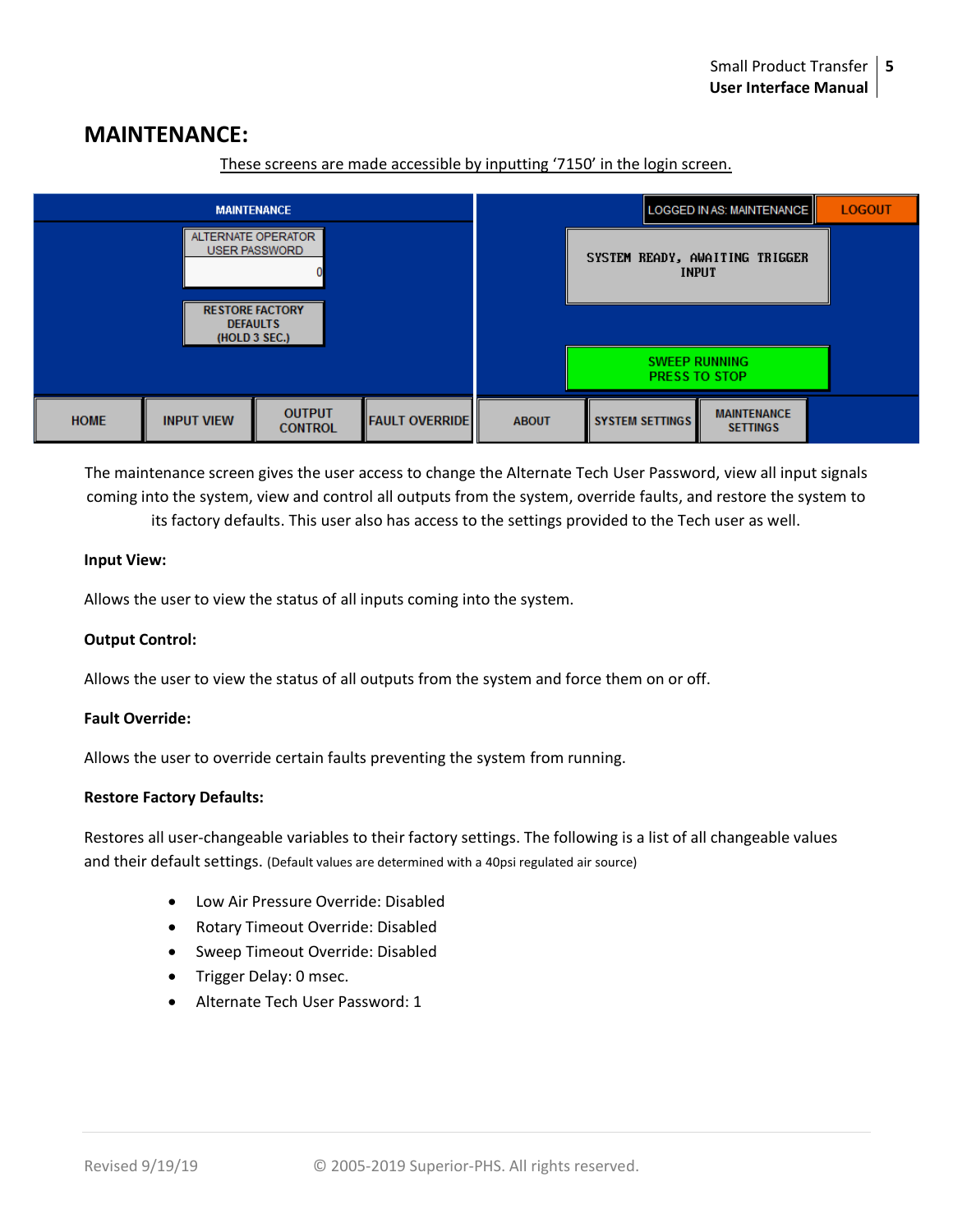

### <span id="page-5-0"></span>**INPUT VIEW:**

The Input View screen displays the status of all input signals coming into the system.

#### **Rotary Prox Up**

Signal input when the rotary sweep is in its fully up position.

#### **Rotary Prox Down**

Signal input when the head tamper is in its fully down position.

#### **Product at Sweep**

Signal input when product is detected and ready to be swept.

#### **Sweep Extend Prox**

Signal input when the sweep has reached its fully extended position.

#### **Air Pressure Sens**

Signal input telling the system there is an air supply greater than 20 PSI.

#### **External Trig**

Signal input trigger from external device.

#### **Safety OK**

Signal from the internal safety relay that the E-STOP is not pressed.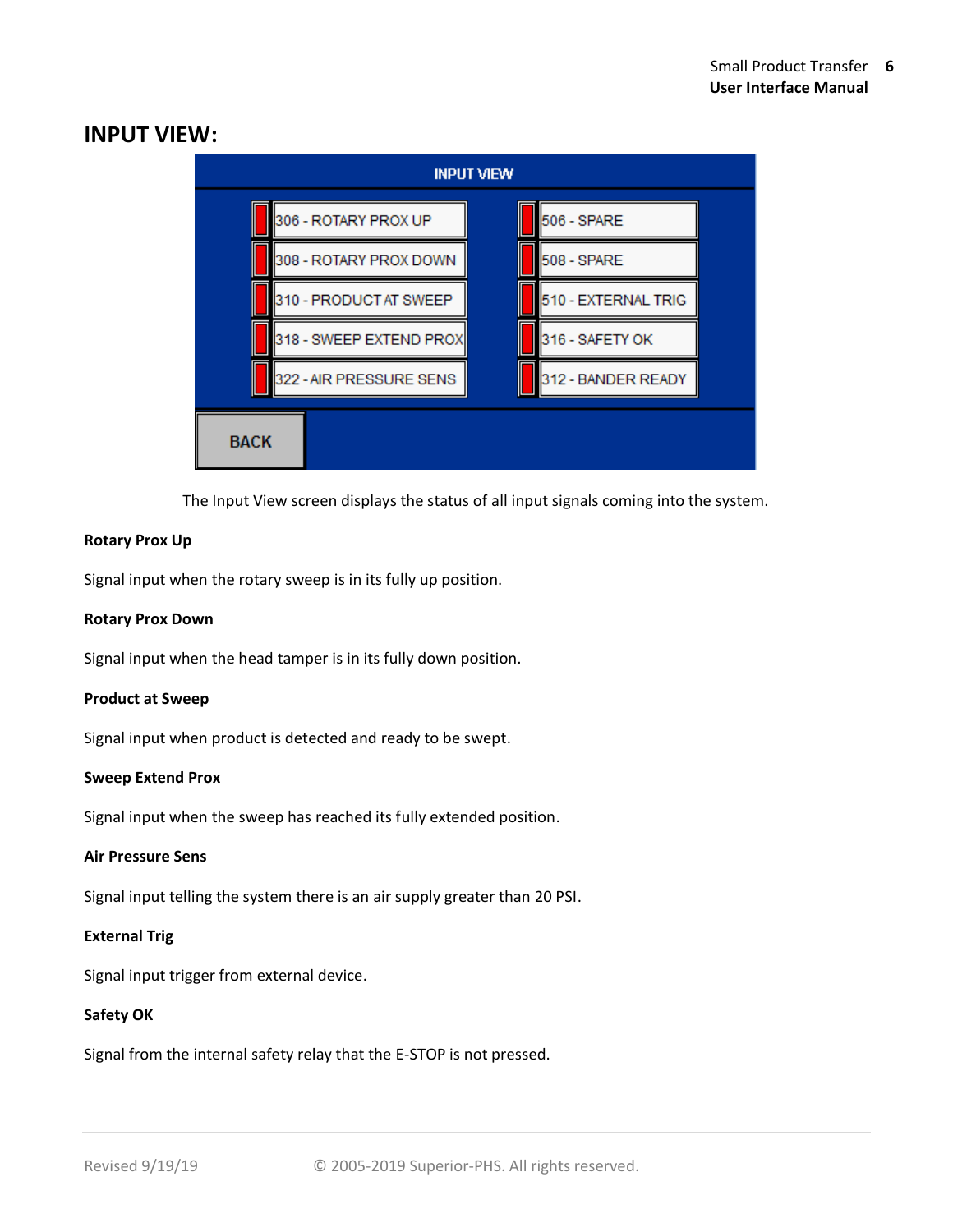#### **Bander Ready**

Ready Signal input from the bander.

#### **Spare 506**

A spare relay powered input. Coil ratings listed in electrical schematic.

#### **Spare 508**

A spare relay powered input. Coil ratings listed in electrical schematic.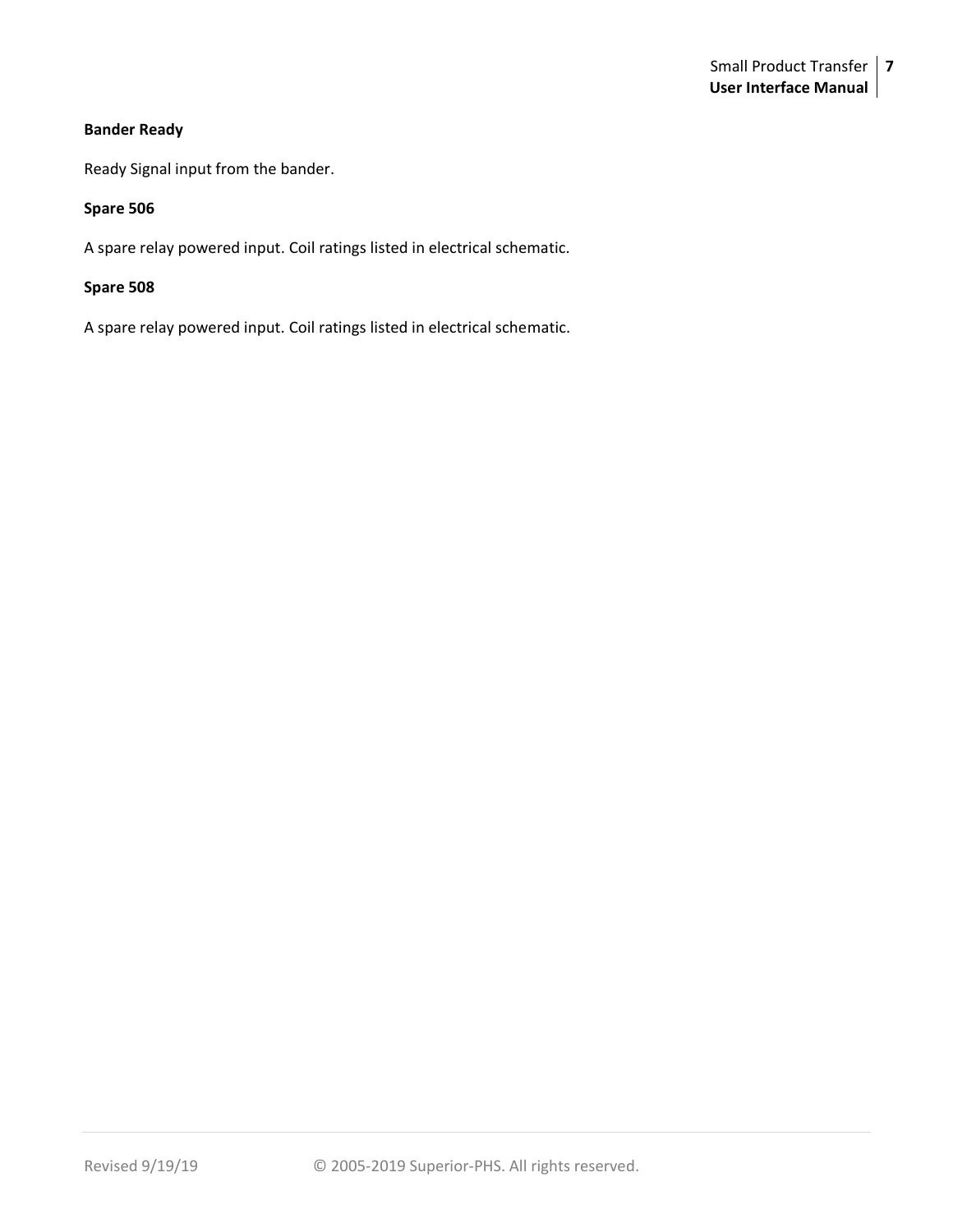#### <span id="page-7-0"></span>**OUTPUT CONTROL SCREEN**

| <b>OUTPUT CONTROL</b> |                 |                          |                 |                      |                 |  |  |
|-----------------------|-----------------|--------------------------|-----------------|----------------------|-----------------|--|--|
| 410 - SWEEP RETRACT   |                 | 620 - READY SIGNAL       |                 | 418 - CLAMP SOL      |                 |  |  |
| <b>FORCE OFF</b>      | <b>FORCE ON</b> | <b>FORCE OFF</b>         | <b>FORCE ON</b> | <b>FORCE OFF</b>     | <b>FORCE ON</b> |  |  |
| 412 - SWEEP EXTEND    |                 | 622 - BUSY SIGNAL        |                 | 406 - BANDER TRIGGER |                 |  |  |
| <b>FORCE OFF</b>      | <b>FORCE ON</b> | <b>FORCE OFF</b>         | <b>FORCE ON</b> | <b>FORCE OFF</b>     | <b>FORCE ON</b> |  |  |
| 416 - SWEEP ROTARY    |                 | 408 - READY & NOT BUSY I |                 | 616 - SPARE 24V OUT  |                 |  |  |
| <b>FORCE OFF</b>      | <b>FORCE ON</b> | <b>FORCE OFF</b>         | <b>FORCE ON</b> | <b>FORCE OFF</b>     | <b>FORCE ON</b> |  |  |
| <b>BACK</b>           |                 |                          |                 |                      |                 |  |  |

The output control screen allows the user to view and force on/off individual outputs controlled by the system.

#### <span id="page-7-1"></span>**Sweep Retract**

Status of the sweep retract valve. On – Sweep retracted, Off – Neutral.

#### **Sweep Extend**

Status of the sweep extend valve. On – Sweep extended, Off – Neutral.

#### **Sweep Rotary**

Status of the sweep rotary. On – Sweep Down, Off – Sweep Up.

#### **Ready Signal**

Signal output that is powered when the system is ready to run (not faulted).

#### **Busy Signal**

Signal output that is powered when the system is sequencing.

#### **Ready & Not Busy Signal**

Signal output that is powered when the system is ready and not running a sequence.

#### **Clamp Sol**

Status of the Clamp Solenoid. On – Clamp Down, Off – Clamp Up.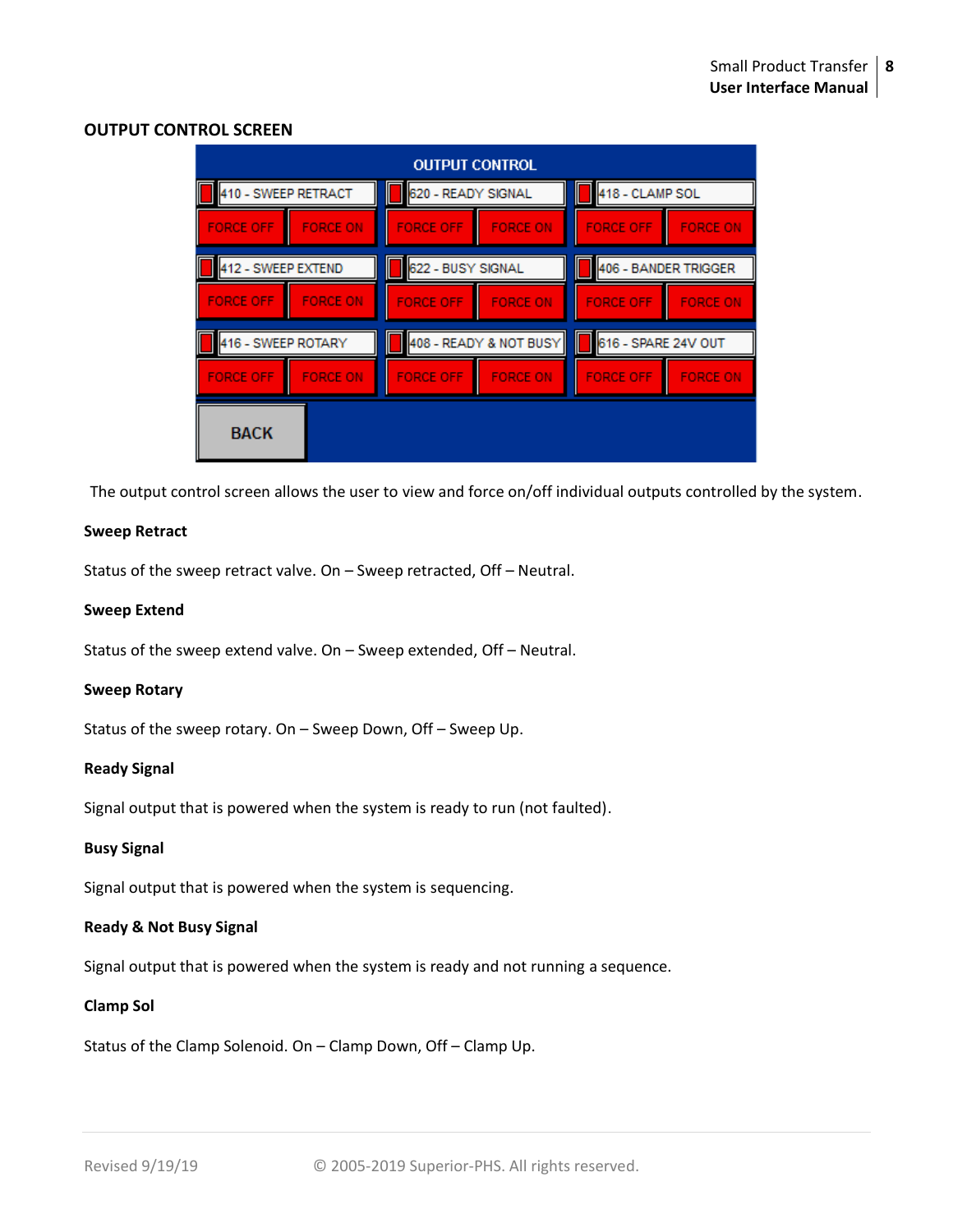#### **Bander Trigger**

Signal output that is triggering the bander.

#### **Spare 24V Out**

Spare 24V output signal.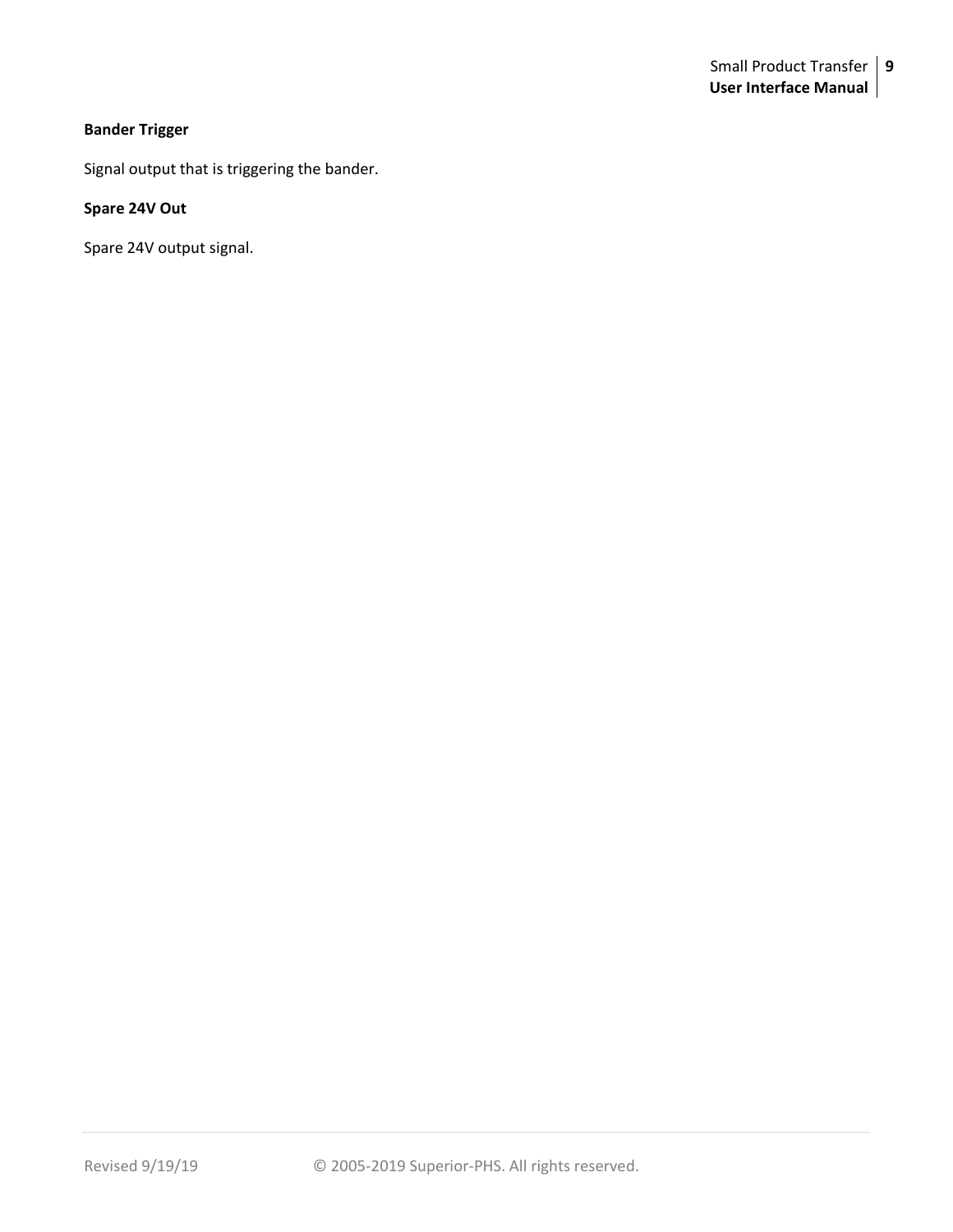#### **FAULT OVERRIDE SCREEN**

| <b>FAULT OVERRIDE</b> |                                 |  |  |  |  |
|-----------------------|---------------------------------|--|--|--|--|
|                       | LOW AIR PRESSURE SENSOR ENABLED |  |  |  |  |
|                       |                                 |  |  |  |  |
|                       |                                 |  |  |  |  |
|                       |                                 |  |  |  |  |
|                       |                                 |  |  |  |  |
| <b>BACK</b>           |                                 |  |  |  |  |

The Fault Override screen allows the user to override faults. This should only be used to aid in debugging any issues with the system

#### **Low Pressure Override**

Disabling this fault cancels out the air pressure supply sensor input.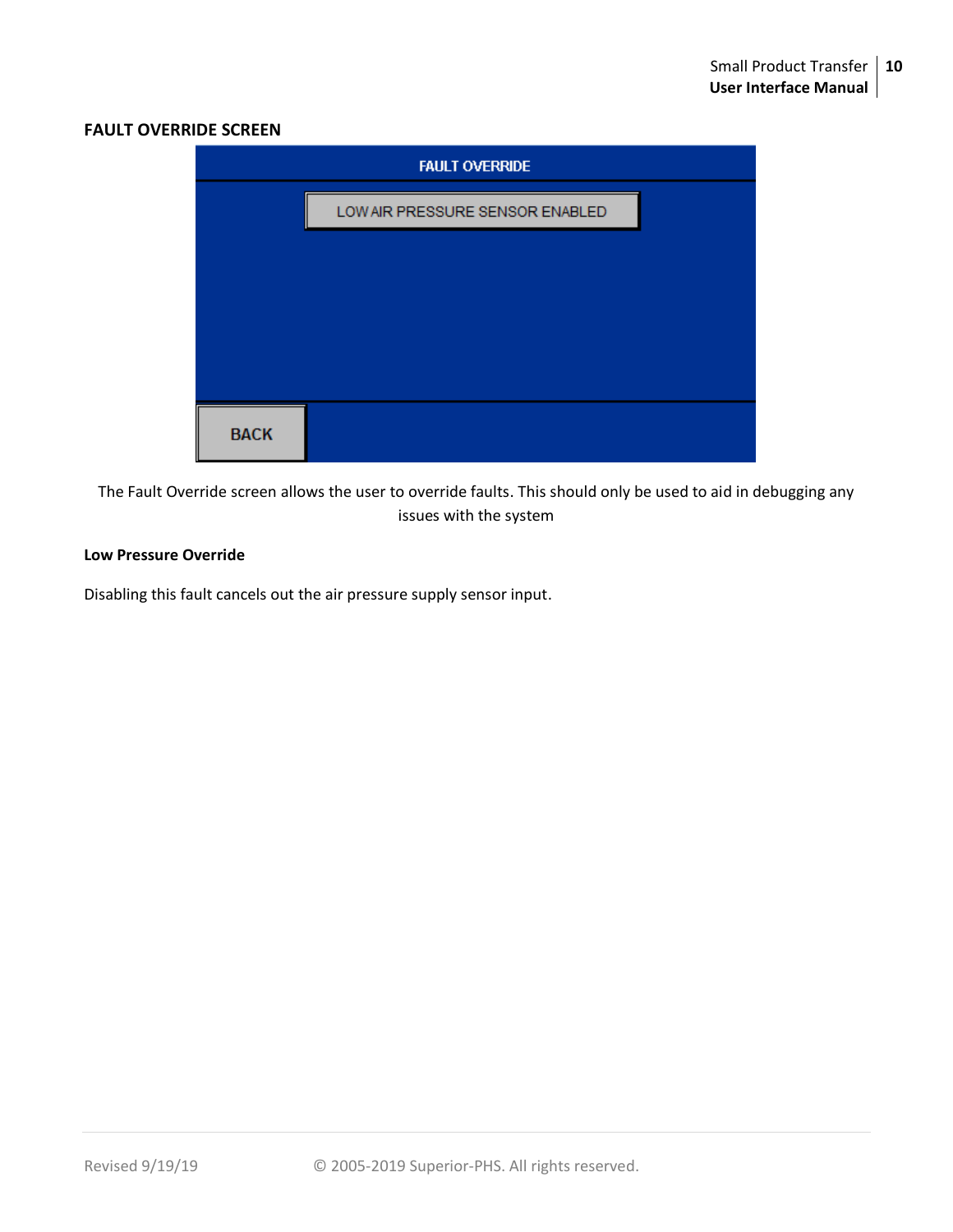# **FAULTS:**



When the System faults out of a sequence the system will display the fault.

#### **Failed to transfer product**

This fault will appear if the photo eye looking at the product pass through the sweep system is still blocked after the sweep action is completed. Check height of sweep assembly above conveyor.

#### **Rotary Timeout Fault**

This fault will appear if the rotary timeout counter reaches its set point before fully reaching its intended position.

#### **Sweep Timeout Fault: Sweep could not fully extend**

This fault will appear if the sweep timeout counter reaches its set point before fully reaching its intended position.

#### **Bander Sequence Timeout Fault: Failed to Trigger Bander**

This fault will appear if the system fails to complete the bander sequence. Reboot System, Check all electrical connections.

#### **Bander Faulted: Check Bander**

This fault will appear if the bander sequence is enabled, and the bander is not ready.

#### **E-STOP Pressed**

This fault will appear if the E-STOP is pressed.

#### **Low Air Pressure**

This fault will appear if the systems air supply sensor reads 20psi or less.